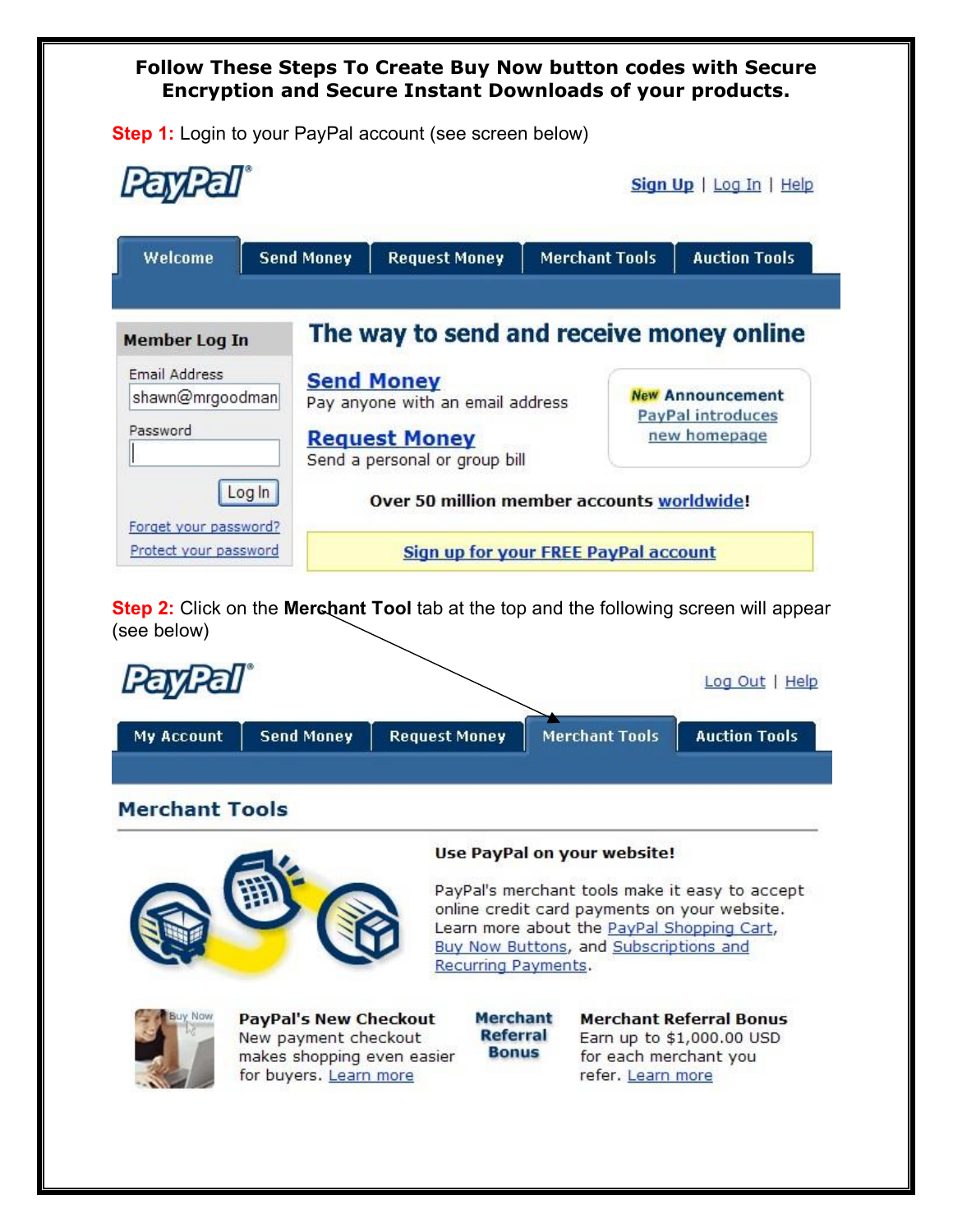**Step 3:** On the Merchant Tool screen click on the **"Buy Now Buttons"** link (see below)

PayPal provides a variety of merchant tools to meet your needs:



**Step 4:** You should be on the **"Selling Single Items"** screen. Enter the details of the product you want to sell. You do one product at a time. (see below).

|                                                  | Sell individual items on your website by creating a customized<br>payment button and your buyers will be able to make their<br>purchases quickly and securely on PayPal hosted payment pages. | <b>More Resources</b><br>Techniques, examples,<br>demos & more. |                                                                     |
|--------------------------------------------------|-----------------------------------------------------------------------------------------------------------------------------------------------------------------------------------------------|-----------------------------------------------------------------|---------------------------------------------------------------------|
|                                                  | Enter the details of the item you wish to sell (optional)                                                                                                                                     |                                                                 | You can use any<br>ID/Number you<br>desire. I choose                |
|                                                  | Item Name/Service: 9 Hidden Success Barriers Revealed                                                                                                                                         |                                                                 | this because it's<br>selling the guide. I                           |
| Item ID/Number: SBGuide                          |                                                                                                                                                                                               |                                                                 | would use<br>SBResell &                                             |
| Price of Item/Service 27.00<br>you want to sell: | $($ \$2,000.00 USD limit for new buyers)                                                                                                                                                      |                                                                 | <b>SBMaster for</b><br>Resell $\&$ Master<br>Rights.                |
| Currency:                                        | U.S. Dollars<br>$\overline{ }$                                                                                                                                                                |                                                                 |                                                                     |
|                                                  | If you want your buyer's payment form to default to a specific country, select a country belo<br>Otherwise, do nothing and your buyers can choose for themselves.                             |                                                                 | You can charge<br>any price you<br>desire. I use \$27               |
| <b>Buyer's Country:</b><br>(Optional)            | $\overline{2}$<br>-- Choose a Country -- V                                                                                                                                                    |                                                                 | as an example.<br>You include the<br>amount listed on<br>your site. |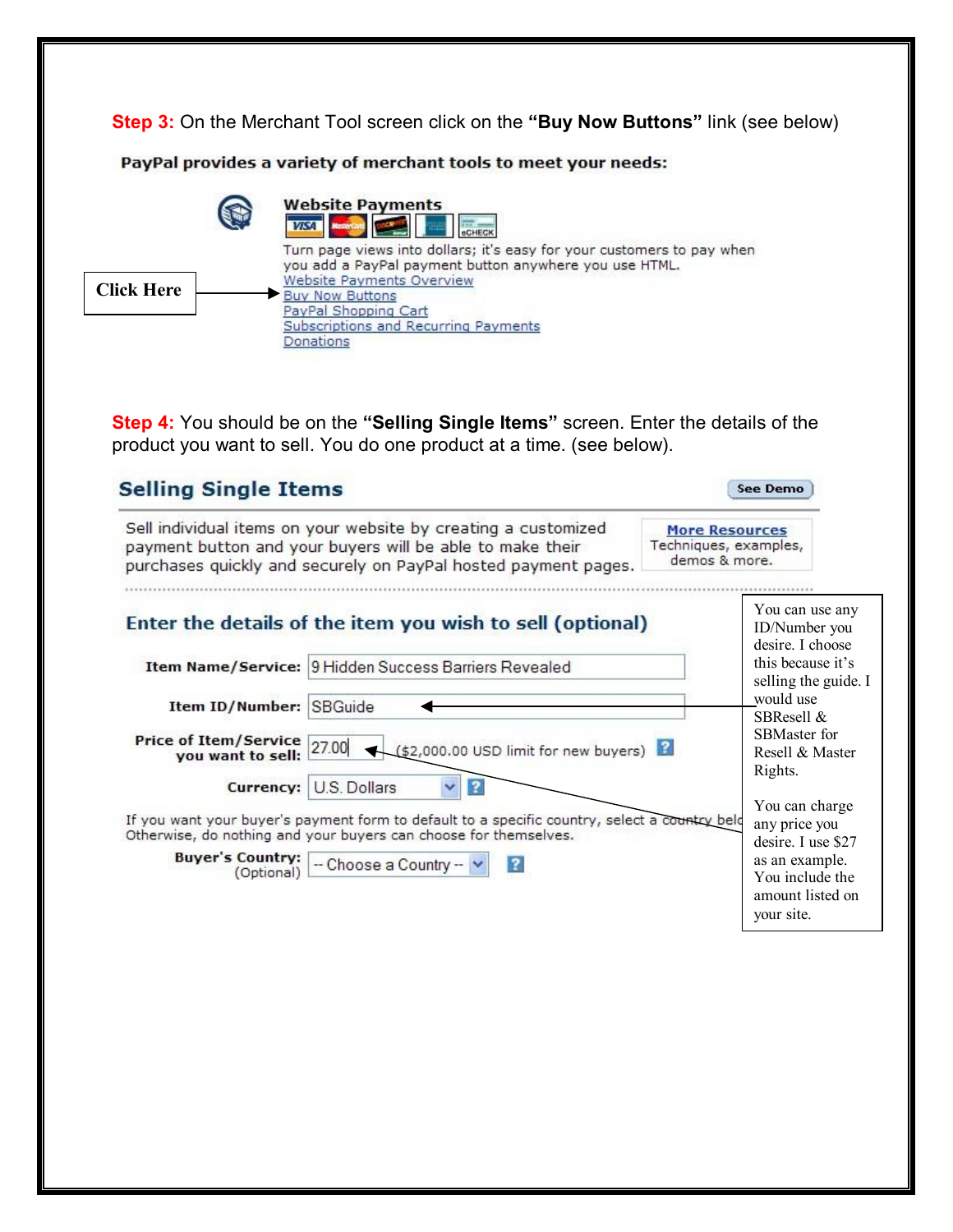**Step 5:** You can use the default "Buy Now" button, choose a different button or create your own, upload it to your site and enter the URL to the graphic of your button (see below).

## Choose a button to put on your website (optional)

**BuyNow** Choose a different button  $\odot$ Or customize your button! Just enter the exact URL of any image on your website. O Yes, I would like to use my own image  $\overline{2}$ Button Image URL: http://

**Step 6:** If you want to use a different button you click on the "Choose a different **button"** link next to the **"Buy Now"** button. The following screen will appear. Then you select the button you desire to use and click continue. You will be taken back to the **"Selling Single Items"** screen.

# **Single-Item Buttons**



**Continue**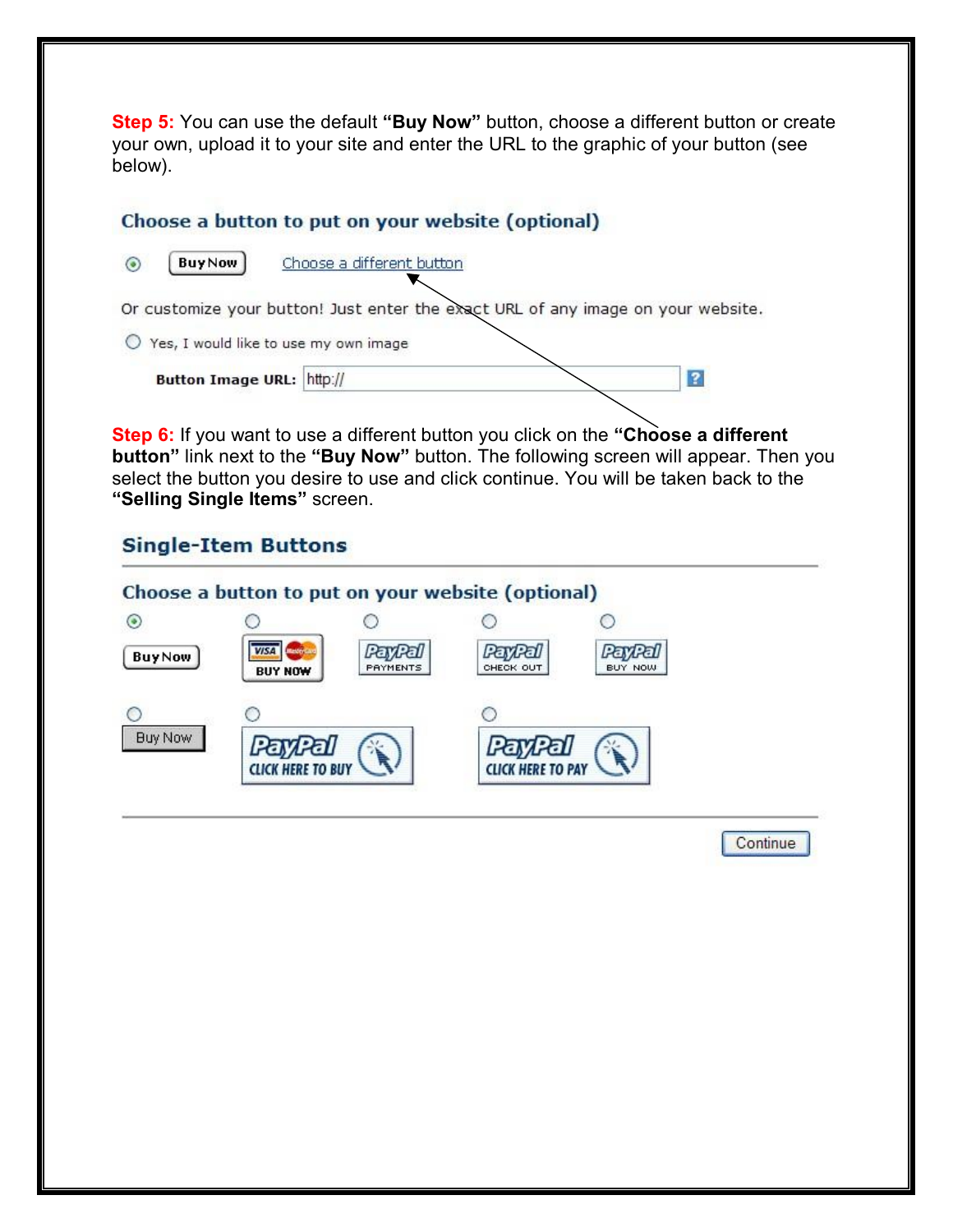**Step 7:** Make sure the **Security Setting** is set to **"Yes"** so you can encrypt your payment button. At no time will your download URL be revealed during the order process. Only after payment is made.

### **Security Settings**

Increase the security of your transactions by creating buttons with encrypted HTML code. Encryption ensures that an item's price and other details cannot be altered by a third party.

Note: Using encryption makes some button fields from the Add More Options page unavailable (e.g., option fields).

Note: If you decide to use button encryption, an email link will not be generated.

Click Yes to encrypt your payment button.  $\odot$  Yes  $\odot$  No

**Step 8:** Now you can click on the **"Add More Options"** at the bottom right of the screen to go to page 2 (see below).

> **Create Button Now Add More Options**

**Step 9:** Once you reach page 2, you'll see several options. The only one you're concerned with right now is, **"Customize Your Buyer's Experience."** This is where you enter the thank you page after the person completes payment so they can download the information.

In the **Successful Payment URL** area below you will type the web site address for your thank you page. In the example below I use: <http://www.infosuccess.com/777/dlpage.html>

In the **Cancel Payment Url** area below you will type the web site or web page you desire people to see when they cancel an order. This is just an example. Do not use it.

## **Customize Your Buyer's Experience (optional)**

| Successful Payment URL - This is where your customers will go after they complete<br>their payment. (e.g. www.yourshop.com)<br>Successful Payment http://www.infosuccess.com/777/dlpage.html<br>Edit | Type URL<br>for thank you<br>page. |
|------------------------------------------------------------------------------------------------------------------------------------------------------------------------------------------------------|------------------------------------|
| <b>Payment Data</b> Off Edit                                                                                                                                                                         | Type another<br>URL for            |
| Cancel Payment URL - This is where your customers will go if they cancel their<br>payment. (e.g. www.yourshop.com/cancel)                                                                            |                                    |
| Cancel Payment URL: http://www.infosuccess.com.                                                                                                                                                      |                                    |
|                                                                                                                                                                                                      |                                    |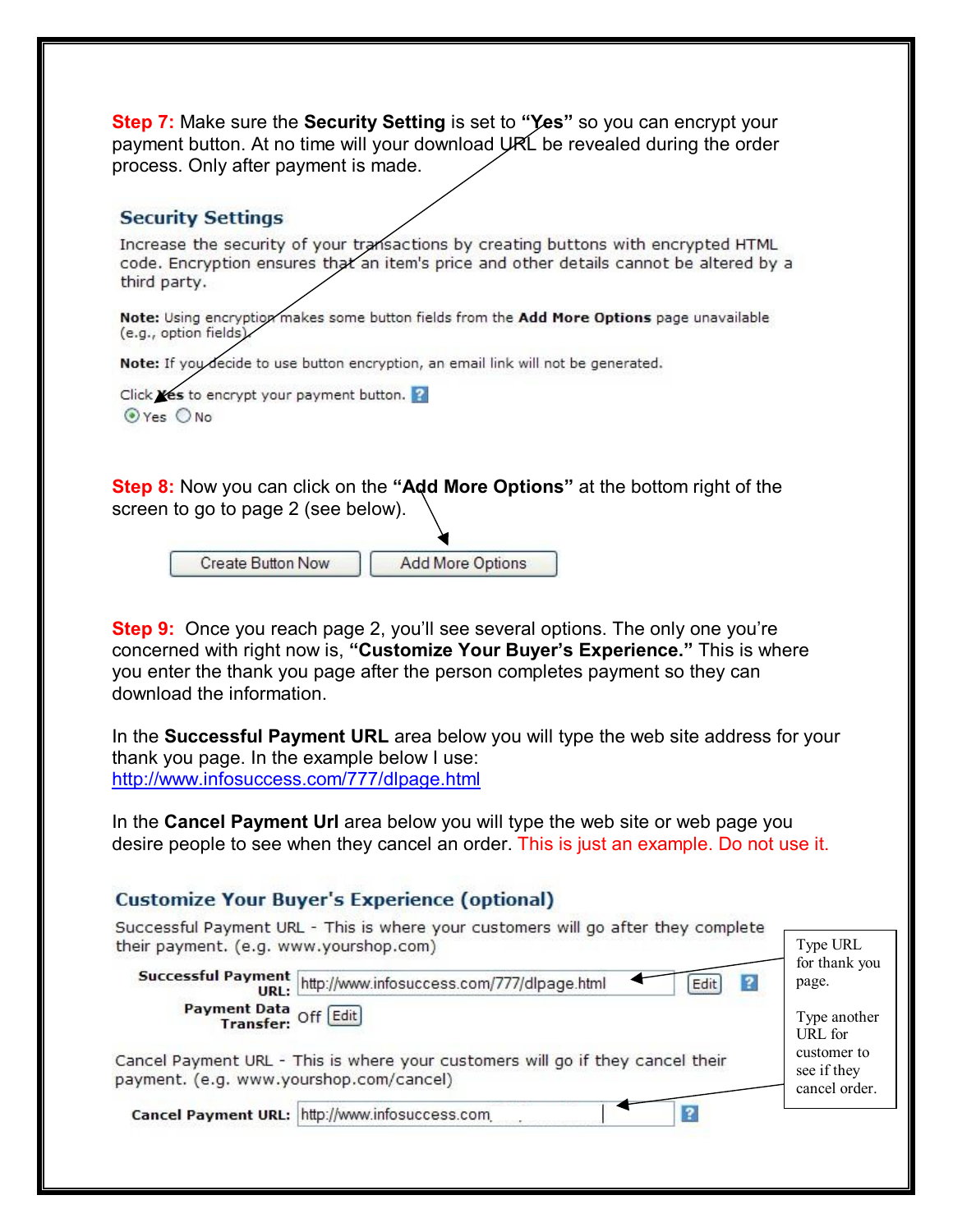| Step 10: Make sure under "Miscellaneous" and "Collect Additional Information"<br>you check "No" for each item. You don't have to worry about those unless you want<br>your customer to order more than one copy at a time (which is rare for a download<br>item), have to ship an item to the customer or want comments included with your order<br>(see below). |
|------------------------------------------------------------------------------------------------------------------------------------------------------------------------------------------------------------------------------------------------------------------------------------------------------------------------------------------------------------------|
| <b>Miscellaneous (optional)</b>                                                                                                                                                                                                                                                                                                                                  |
| Would you like your buyers to be able to purchase more than one of this item or service?                                                                                                                                                                                                                                                                         |
| $OYes$ $ONo$                                                                                                                                                                                                                                                                                                                                                     |
| Would you like your buyers to proyide you with their shipping address?<br>$OYes$ $O$ No                                                                                                                                                                                                                                                                          |
| <b>Collect Additional Information From Your Customers (optional)</b><br>Would you like your customers to have the option of including a note with their payment?<br>$OYes$ $O$ No                                                                                                                                                                                |
| Note Title: Optional Instructions<br>(30 character limit)                                                                                                                                                                                                                                                                                                        |
| <b>Step 11:</b> Make sure you select the email address to receive your PayPal Payments.<br>After that click on the "Create Button Now" button (see below).                                                                                                                                                                                                       |
| Choose an email address to receive payment (optional)                                                                                                                                                                                                                                                                                                            |
| I would like to receive payments at the following email address:                                                                                                                                                                                                                                                                                                 |
| Email Address: shawn@mrgoodman.com                                                                                                                                                                                                                                                                                                                               |
| <b>Create Button Now</b><br>Preview<br>Edit                                                                                                                                                                                                                                                                                                                      |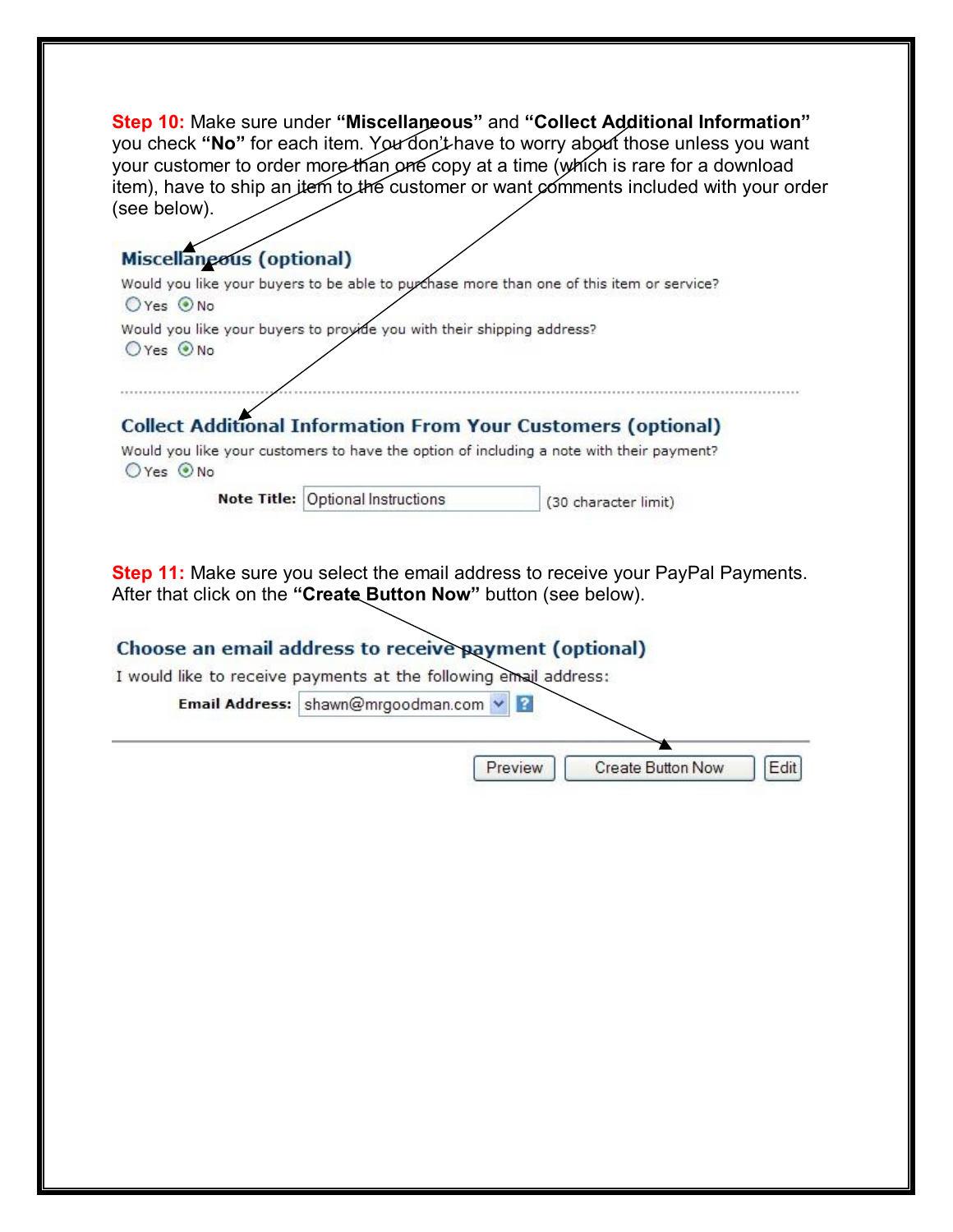**Step 12:** You should see the **"Add A Button To Your Website"** screen below after clicking on the **"Create Button Now"** button .

## Add a button to your website

#### Copy your custom HTML code

Copy the code below just like you would normal text.

Note: If you are using button encryption, an email link will not be generated. To turn button encryption off and create an email link, click your browser's Back button, click the No radio button to turn off button encryption, and then click Create Button Now.

| Encrypted HTML code <form<br>for Websites:<br/>(Copy and paste this<br/>HTML code onto your</form<br> | action="https://www.paypal.com/cgi<br>-bin/webscr" method="post"><br>website) <input <br="" name="cmd" type="hidden"/> value=" s-xclick"> | 3) |
|-------------------------------------------------------------------------------------------------------|-------------------------------------------------------------------------------------------------------------------------------------------|----|
|                                                                                                       | <input <="" td="" type="image"/> <td></td>                                                                                                |    |

**Step 13:** Copy the encrypted HTML code above. Then you place the code into the page where you would like your order button to appear.

For example, below is a sample HTML document and I desire to place the encrypted HTML code where it says, **"Place PayPal Button Code Here."**

```
201 <p align="center"><font/size="2" face="Verdana, Arial, Helvetica, sans-serif">
202
203<!--PLACE PAYPAL BUTTON CODE HERE-->
204
205</font></p>
206
207 <table bgcolor=#eoeoeo border=1 width=550 cellspacing=0 cellpadding=10>
```
- · I will highlight or select the the text, "**<!—Place PayPal Button Code Here-->**" (see figure 1)
- · I will delete the text, "**<!—Place PayPal Button Code Here-->**" (see figure 2)
- I will paste the encrypted HTML code I copied in its place (see figure 3)

<p align="center"><font size="2" face="Verdana, Arial, Helvetica, sans-serif">

<!--PLACE PAYPAL BUTTON CODE HERE-->

</font></p>

<table bgcolor=#eoeoeo border=1 width=550 cellspacing=0 cellpadding=10>

**Figure 1**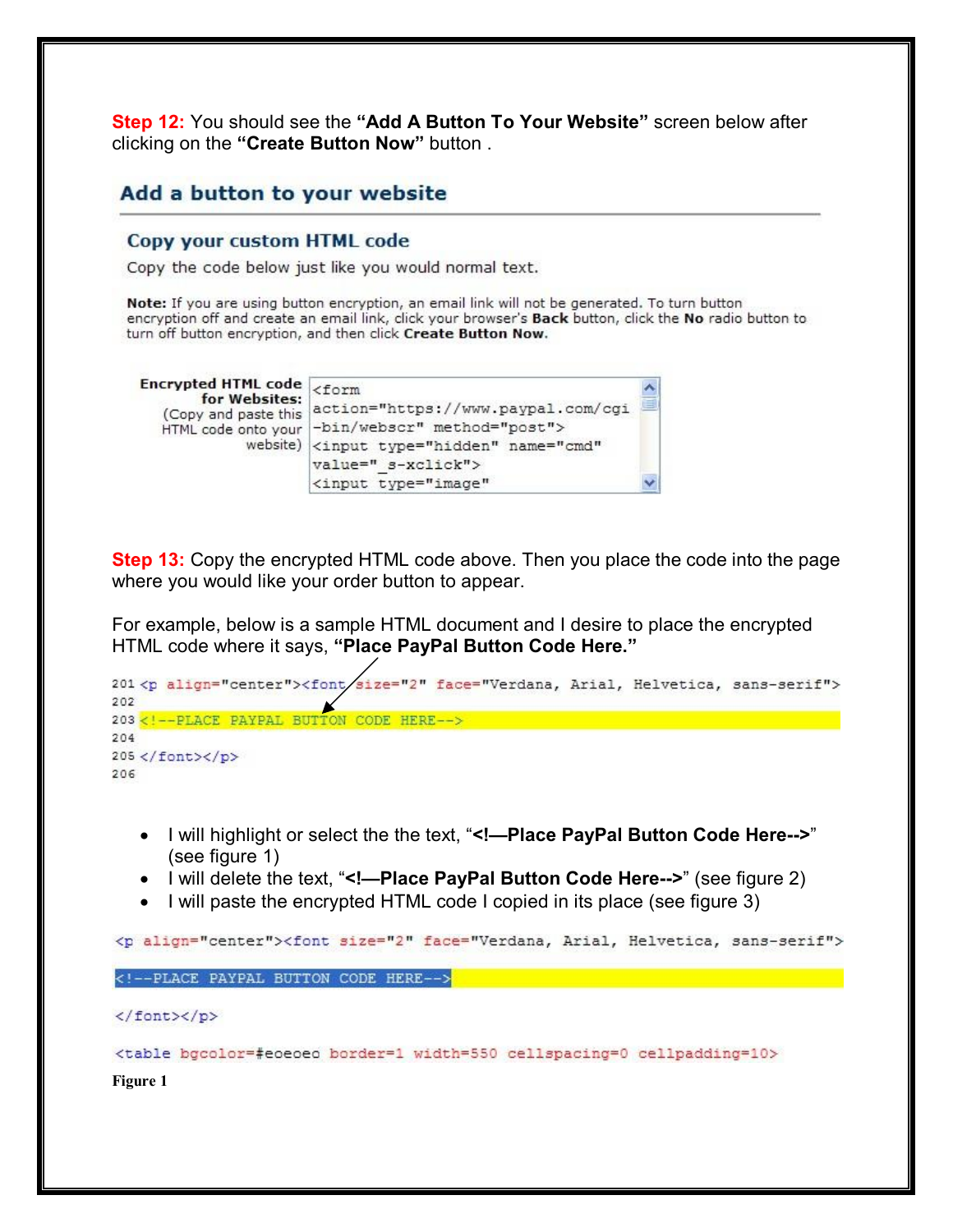<p align="center"><font size="2" face="Verdana, Arial, Helvetica, sans-serif">

</font></p>

```
<table bgcolor=#eoeoeo border=1 width=550 cellspacing=0 cellpadding=10>
Figure 2
```
<p align="center"><font size="2" face="Verdana, Arial, Helvetica, sans-serif">

```
<form action="https://www.paypal.com/cgi-bin/webscr" method="post">
<input type="hidden" name="cmd" value=" s-xclick">
<input type="image" src="https://www.paypal.com/en US/i/btn/x-click-but23.gif" border=
<input type="hidden" name="encrypted" value="-----BEGIN PKCS7------MIIHfwYJKoZIhvcNAQcE
</form>
```
</font></p>

<table bgcolor=#eoeoeo border=1 width=550 cellspacing=0 cellpadding=10>

**Figure 3**

**Note:** You may not have any text in the space where you want to put your PayPal button. That's okay. Just click where you desire to place your button and paste the code. That's it!

**Step 14:** Below is how the encrypted order button would look on my web page once it's uploaded to the Internet.

It's time you stop following the crowd and start living your dreams! Click on the order button below! Major credit cards, debit cards and checks accepted by PayPal.

**BuyNow** 

**Step 15:** Test your button to make sure the item description and the right amount shows up. Your done!  $\odot$ 

You follow the same steps outlined in this tutorial to create an order button for additional products.

Just make sure to upload the appropriate products in the directory of your choice and create the proper links to them from your thank you pages. That's it! Hope this tutorial was helpful.